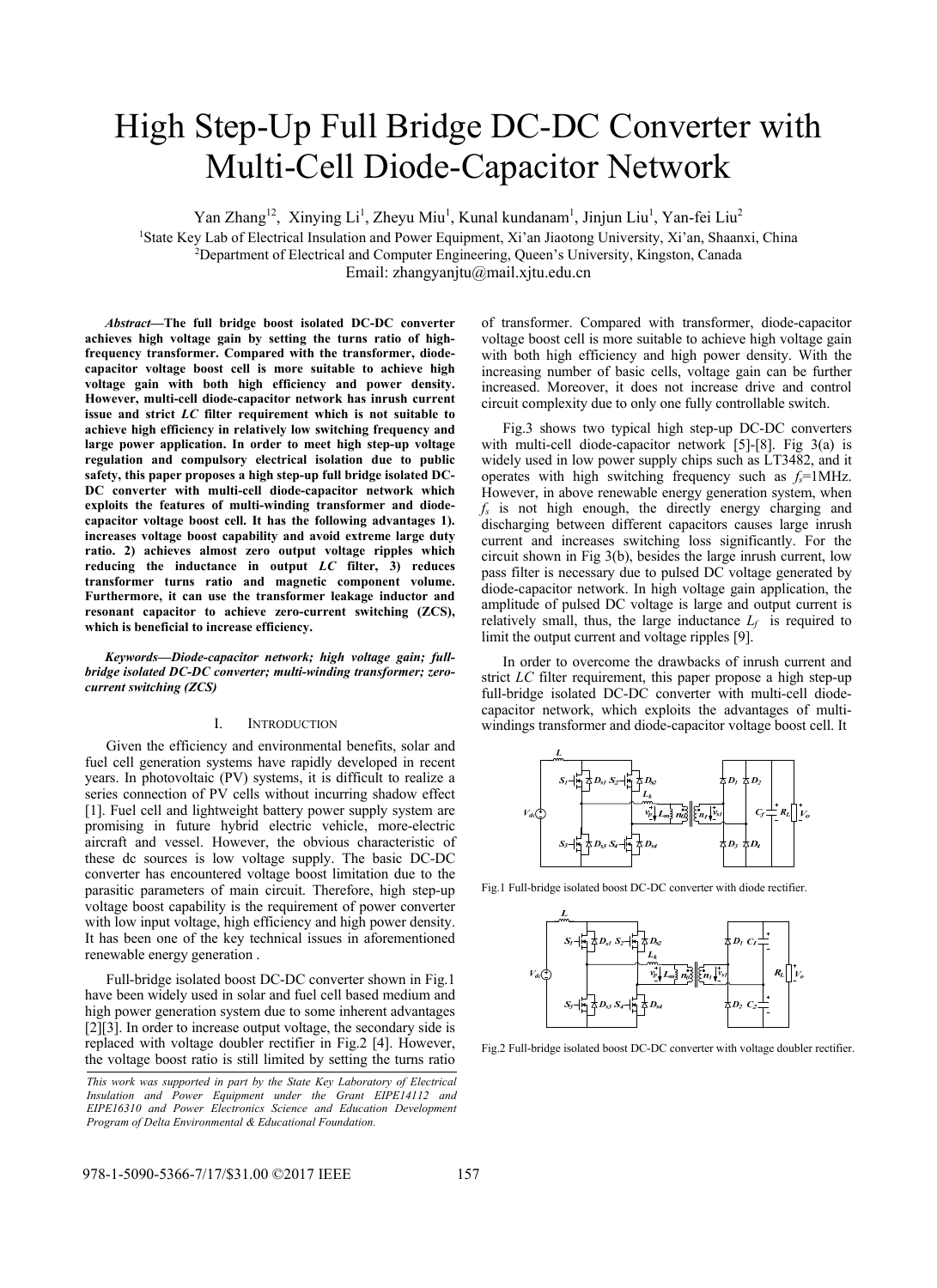

(a) Series connection of multi-cell diode-capacitor network.



(b) Cascade connection of multi-cell diode-capacitor network.

Fig.3 High step-up DC-DC converters with multi-cell diode-capacitor network.

avoids the inrush current issue and achieves almost zero output voltage ripples. Meantime, it reduce transformer turns ratio and magnetic component volume which contributes to high power density. Section II describes the basic operation principle. Section III further provides control strategy and optimal parameters design to use the leakage inductor of transformer to realize zero-current switching (ZCS). Finally, simulation results are provided to verify the theoretical analysis.

## II. OPERATION PRINCIPLE OF HIGH STEP-UP FULL BRIDGE ISOLATED DC-DC CONVERTER WITH MULTI-CELL DIODE-CAPACITOR NETWORK

Fig.4 shows one of the basic voltage boost cells: two-port diode-capacitor network. When *D11* and *D12* are conducting, *C11*, *C12* are connected in parallel and the terminal voltage meets:

$$
v_2 = v_{C_{11}} = v_{C_{12}} = v_1 \tag{1}
$$

When *D11* and *D12* are reversed blocked, *C11* and *C12* are connected in series and the terminal voltage meets:

$$
v_2 = v_{C_{11}} + v_{C_{12}} - v_1 \tag{2}
$$

Therefore, the *LC* filer is added in the output side to obtain the constant DC voltage.



Fig.4 Basic diode-capacitor voltage boost cell.



Fig.5 High step-up full-bridge isolated DC-DC converter with two-cell diodecapacitor network.

Fig.5 shows the proposed high step-up full-bridge isolated DC-DC converter with two-cell diode-capacitor network. The high-frequency transformer can be equivalent as an ideal transformer in parallel connection of magnetic inductor *Lm* and then in series connection of leakage inductor  $L_k$ . The first winding in the senondary side of transformer is connected to one two-port diode-capacitor cell in normal polarity and the second winding is connected to another two-port diodecapacitor cell in reversed polarity. The output of two diodecapacitor cells is connected in series to achieve high output voltage with essential *LC* filter.

For simple analysis, it is assumed that  $L_m$  is large enough  $(L_k \ll L_m)$  and  $i_{Lm}$  is continuous conduction. In the basic diodecapacitor boost cell,  $C_{i1} = C_{i2}$  (1≤*i*≤N). The detailed operation principles shown in Fig.6 are described as follows:

During  $S_I = S_I = ON$ ,  $S_2 = S_3 = OFF$  interval, DC source  $V_{dc}$  in series connection with boost inductor *L* charges the transformer primary side. The transformer magnetizing current is increasing linearly by ignoring the influence of leakage inductance *Lk*.



Fig.6 Operation principle of high step-up full bridge isolated DC-DC converter with two-cell diode-capacitor network.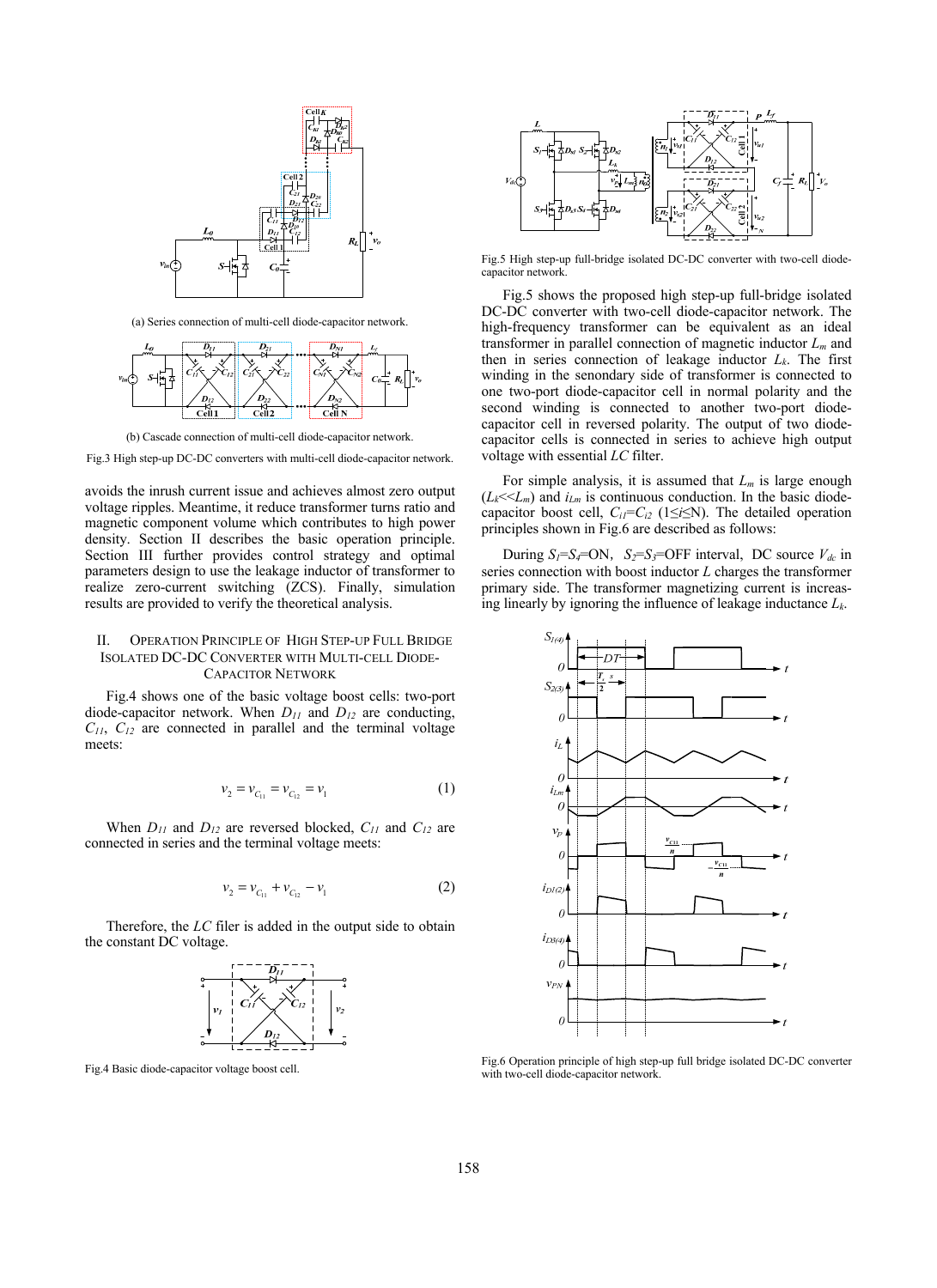$$
L\frac{di_L}{dt} = V_{dc} - \nu_{p(S_1 = S_4 = ON)}\tag{3}
$$

The transformer secondary side voltage *vs1*, *vs2* meet:

$$
\nu_{s1(S_1 = S_4 = ON)} = \frac{n_1}{n_0} \nu_{p(S_1 = S_4 = ON)} \tag{4}
$$

$$
\nu_{s2(S_1=S_4=ON)} = -\frac{n_2}{n_0} \nu_{p(S_1=S_4=ON)} \tag{5}
$$

Where:  $n_0$ ,  $n_1$ ,  $n_2$  are the turns ratio of transformer primary and secondary side windings, respectively.

The induced voltage *vs1* is positive, and *D11*, *D12* are conducting. *n1* winding charges two capacitor *C11* and *C12* in parallel connection.

$$
v_{u1(S_1 = S_4 = ON)} = V_{C11} = v_{s1(S_1 = S_4 = ON)} \tag{6}
$$

The inductive voltage  $v_{s2}$  is negative, and  $D_{21}$ ,  $D_{22}$  are blocked. *n2* wind and two capacitors *C21*, *C22* are connected in series to supply the output side.

$$
v_{u2(S_1=S_4=ON)} = -v_{s2} + 2V_{C21}
$$
 (7)

In this interval, the output voltage before filtered is

$$
v_{PN(S_1=S_4=ON)} = v_{u1(S_1=S_4=ON)} + v_{u2(S_1=S_4=ON)} = 2V_{C21} + \frac{n_2}{n_1}V_{C11} + V_{C11}
$$
\n(8)

During  $S_1 = S_2 = S_3 = ON$  interval, the transformer primary side winding  $n_0$  is shorted and  $v_p=0$ . The DC source  $V_{dc}$  charges the boost inductor.

$$
L\frac{di_L}{dt} = V_{dc} \tag{9}
$$

In this interval, the induced transformer secondary side voltage  $v_{s1} = v_{s2} = 0$ . All the diodes  $D_{11}$ ,  $D_{12}$ ,  $D_{21}$  and  $D_{22}$  in the transformer secondary side are blocked. The transformer secondary side winding  $n_1$  and  $C_{11}$ ,  $C_{12}$ ,  $n_2$  and  $C_{21}$ ,  $C_{22}$  are connected in series to supply the output side. The output voltage before filtered is

$$
\nu_{PN(S_1=S_2=S_3=S_4=ON)} = 2V_{C11} + 2V_{C21}
$$
 (10)

During  $S_2 = S_3 = ON$ ,  $S_1 = S_4 = OFF$  interval, DC source  $V_{dc}$  in series connection with boost inductor *L* charges the transformer primary side in reverse direction. The boost inductor current decreases linearly.

$$
L\frac{di_L}{dt} = V_{dc} + v_{p(S_2 = S_3 = ON)} = V_{dc} - \frac{n_0}{n_2}V_{c21}
$$
 (11)

The induced transformer secondary side voltage  $v_{s1}$  is negative. *D11* and *D12* are blocked. *n1* winding and *C11*, *C12* are connected in series to supply the output side.

$$
v_{u1(S_2=S_3=ON)}=v_{s1(S_2=S_3=ON)}+2V_{C11}=\frac{n_1}{n_2}v_{s2(S_2=S_3=ON)}+2V_{C11}(12)
$$

The induced transformer secondary side voltage  $v_{s2}$  is positive. *D21* and *D22* are conducting. *n2* winding charges two capacitors  $C_{21}$ ,  $C_{22}$  in parallel connection.  $v_{s2}$  is clamped by  $v_{C21}$ .

$$
v_{u2(S_2=S_3=ON)} = V_{C21} = -\frac{n_2}{n_0} v_{p(S_2=S_3=ON)} \tag{13}
$$

The output voltage in this switching state is

$$
v_{PN(S_2=S_3=ON)} = 2V_{C11} + \frac{n_1}{n_2}V_{C21} + V_{C21}
$$
 (14)

In steady state, the average voltage across the boost inductor *L* should be zero in one switching time period *Ts*. From  $(3)$ ,  $(9)$  and  $(11)$ , we have

$$
(V_{dc} - \frac{n_0}{n_1} V_{C11})(1 - D)T_s + (V_{dc} - \frac{n_0}{n_2} V_{C21})(1 - D)T_s
$$
  
+ $V_{dc}$ (2D-1) $T_s$  = 0 (15)

By solving the aforementioned equation, the voltage of the intermediate capacitor can be derived as

$$
(1-D)\left(\frac{n_0}{n_1}V_{C11} + \frac{n_0}{n_2}V_{C21}\right) = V_{dc}
$$
\n(16)

If two secondary side windings have the same turns ratio  $n_1$ :  $n_0 = n_2$ :  $n_0 = n$ , all the intermediate capacitors in the transformer secondary side have the same voltage, which can be calculated by solving (16).

$$
V_c = \frac{n}{2} \cdot \frac{1}{1 - D} V_{dc}
$$
 (17)

According to  $(8)$ ,  $(10)$   $(14)$  and  $(17)$ ,  $v_{pn}$  has the same voltage and is almost constant.

$$
v_{PN} = \frac{2n}{1 - D} \cdot V_{dc}
$$
 (18)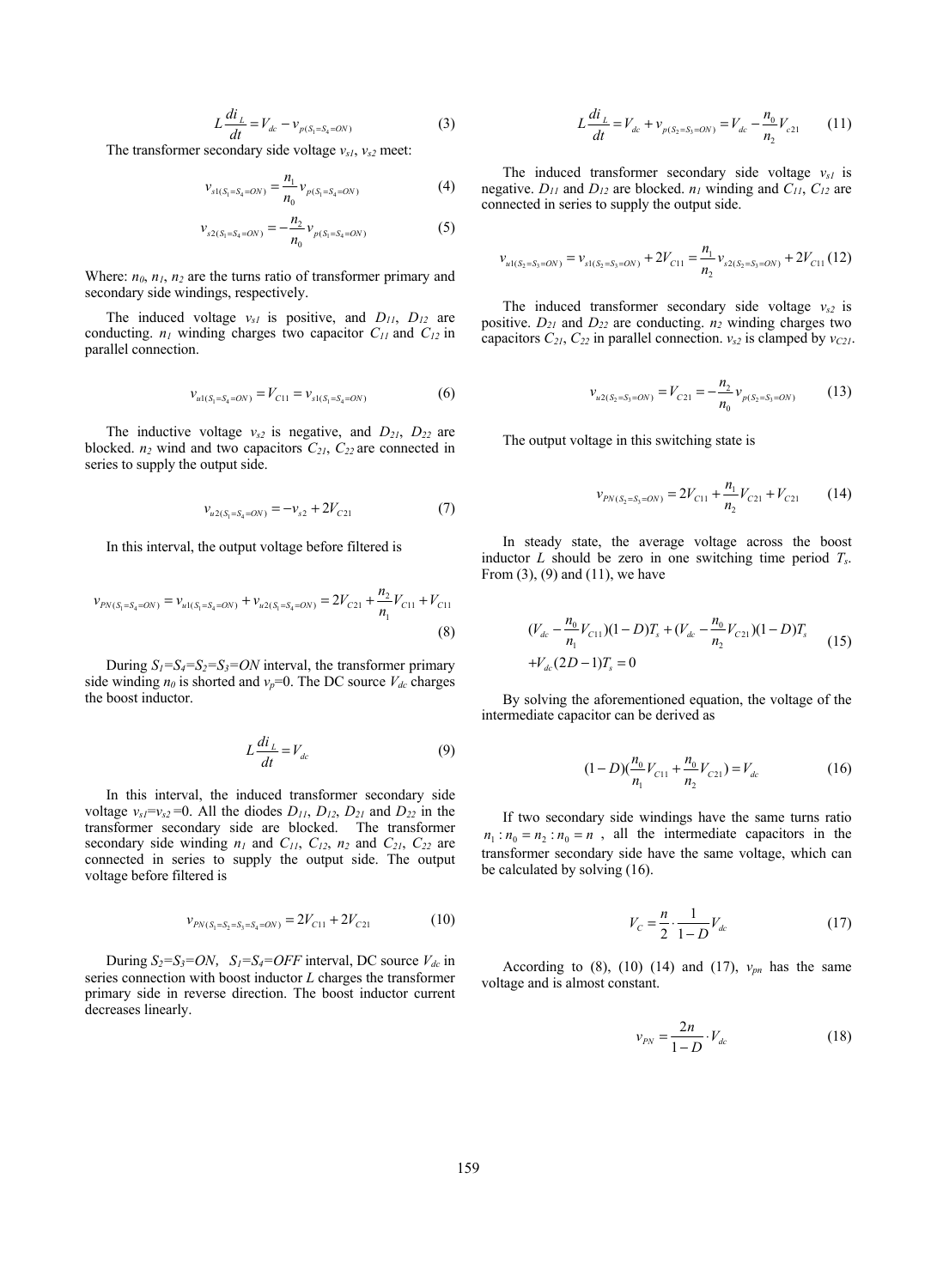Two diode-capacitor cells in the transformer secondary side operate in complementary mode to avoid inrush current and achieve zero output voltage ripples. Therefore, *Lf* is designed to eliminate the switching noisy and its value can be reduced to large extent.

In steady state, switches  $S_1$ ,  $S_4$  or  $S_2$ ,  $S_3$  have the same voltage stress, which is the maximum value of transformer primary side voltage *vp*. The transformer secondary side voltage is clamped by intermediate capacitor when diodes are conducting. From (17), it can be derived as:

$$
v_{S_{-}MoS} = v_{p(S1=S4=ON,S2=S3=OFF)} = \frac{n_0}{n_1} V_{C11} = \frac{1}{2} \cdot \frac{1}{1-D} V_{dc}
$$
 (19)

All the diodes withstand the same voltage stress. The voltage across  $D_{11}$  and  $D_{12}$  during  $S_2 = S_3 = ON$ ,  $S_1 = S_4 = OFF$ interval is the reversed connection with  $v_{C11}$  and  $v_{s1}$ . It can be derived as:

$$
v_{S\_Diode} = v_{C11} - v_{s1(S2=S3=ON)} = \frac{n}{1-D} V_{dc}
$$
 (20)

With the increasing number of two-port diode-capacitor cells (N=*2k*), voltage gain of high step-up full bridge isolated DC-DC converter can be further increased. The main circuit is shown in Fig.7. Using the similar derivation approach, voltage gain, voltage stress of switch and diode can be rewritten as (21), (22) and (23).

$$
G = \frac{v_o}{V_{dc}} = \frac{N \cdot n}{1 - D} \tag{21}
$$

$$
v_{S_{-}MoS} = \frac{1}{2} \frac{1}{1 - D} V_{dc} = \frac{G}{2N \cdot n} V_{dc}
$$
 (22)



Fig.7 High step-up full-bridge isolated DC-DC converter with multi-cell diodecapacitor network.

$$
v_{S\_Diode} = \frac{n}{1 - D} V_{dc} = \frac{G}{N} V_{dc}
$$
 (23)

Where: *n* is transformer primary, secondary winding turns ratio, N is the number of two-port diode-capacitor network, *D* is the duty ratio of switches.

Fig.8 shows the relationships of voltage gain and boost duty ratio *D*, transformer turns ratio *n*, and number of basic diodecapacitor cells *N* for high step-up full bridge isolated DC-DC converter with multi-cell diode-capacitor network. Fig.9 and 10 show the voltage stress of switching device and power diode, respectively. With the increasing number of basic diodecapacitor cell, the voltage stress of switch device and power diodes can be further reduced.



Fig.8 Voltage gain versus boost duty ratio.



Fig.9 Voltage stress of switches.



Fig.10 Voltage stress of power diodes.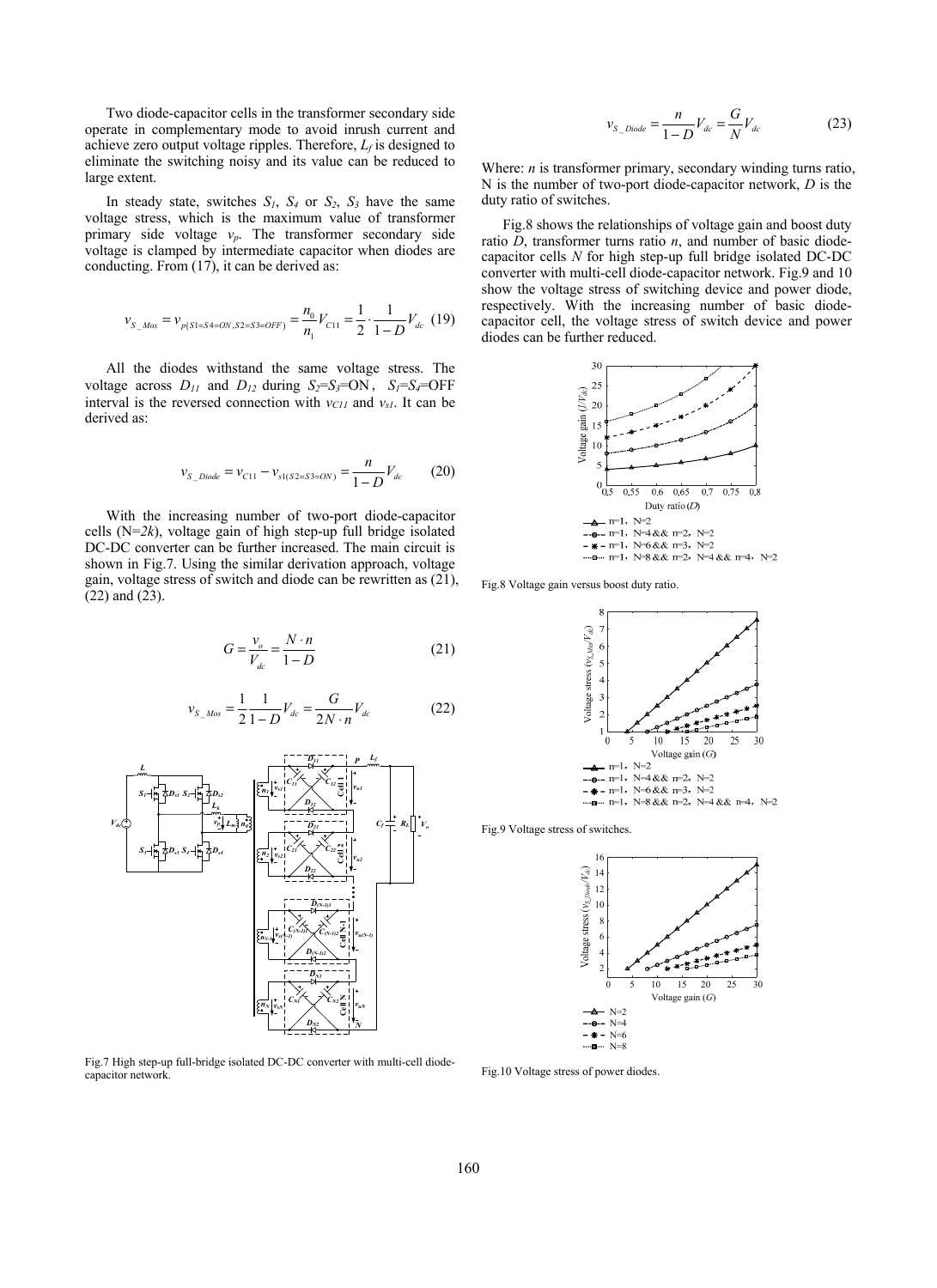#### III. ZERO CURRENT SWITCHING (ZCS) REALIZATION

The leakage inductor of transformer causes high voltage stress and spikes on the switching devices. In order to absorb the leakage energy and decrease switching loss, ZCS resonant circuit including  $L_k$  and  $C_r$  is provided. It suppresses voltage spikes of power switches and restrains the turn off *di/dt* of the secondary side diodes [4][10]. Fig.11 shows the ZCS resonant high-step full-bridge isolatd DC-DC converter with two-cell diode-capacitor network (*N*=2). And Fig.12 shows the key waveforms of different interval in steady state. It includes 8 symmetrical operation modes in one switching time period *Ts*.



Fig.11 ZCS resonant high step-up full-bridge isolated DC-DC converter with two-cell diode-capacitor network.

Mode 1  $(t_0-t_1)$ : before  $t_0$  instant,  $S_1=S_4=OFF$ ,  $S_2=S_3=ON$ , diodes *D21* and *D22* are conducting. The resonant inductor current is the same as boost inductor current  $i_{Lk} = -i_L$ . At  $t_0$ instant,  $S_l$ ,  $S_4$  are turned on, the drain source voltage  $v_{s1}$  and  $v_{s4}$ decrease to zero immediately. *S1*, *S2*, *S3*, *S4*, *D21* and *D22* are conducting.  $L_k$ ,  $C_r$  and  $L_m$  form resonant circuit. The voltage of capacitor  $C_r$  is clapmed to  $v_{C21}$ .  $i_{Lk}$  is decreasing linearly by the rate of  $v_{C21}/(nL_k)$ . The current of switch  $S_1$ ,  $S_4$  increases and the current of  $S_2$ ,  $S_3$  decreases. During this interval, the state equations in time domain are:

$$
v_{Cr}(t) = -\frac{1}{n}V_{C21}
$$
 (24)

$$
i_{Lk}(t) = \frac{V_{C21}}{nL_k}(t - t_0) - i_L
$$
 (25)

$$
i_{S1}(t) = i_{S4}(t) = \frac{1}{2}(i_L - (-i_{Lk}(t))) = \frac{1}{2}\frac{V_{C21}}{nL_k}(t - t_0)
$$
 (26)

$$
i_{S2}(t) = i_{S3}(t) = \frac{1}{2} (i_L + (-i_{Lk}(t))) = i_L - \frac{1}{2} \frac{V_{C21}}{nL_k}(t - t_0) \tag{27}
$$

When the leakage inductor current decreases to zero  $i_{Lk}=0$ at  $t_1$ , diodes  $D_{21}$  and  $D_{22}$  are turned off. From (25), the time interval for mode 1 is

$$
T_{10} = t_1 - t_0 = \frac{m_L L_k}{v_{C21}}\tag{28}
$$

Mode 2  $(t_1-t_2)$ : at  $t_1$  instant, all the diodes in the transformer secondary side are turned off.  $L_k$  and  $C_r$  form the resonant circuit. The initial voltage of  $C_r$  is  $-v_{C21}/n$ . The leakage inductor current  $i_{Lk}$  and the capacitor voltage  $v_{Cr}$  are:



Fig.12 Operation principle of ZCS resonant high step-up full-bridge isolated DC-DC converter with two-cell diode-capacitor network.

$$
i_{Lk}(t) = \frac{v_{C21}}{nZ_r} \sin(\omega_r(t - t_1))
$$
 (29)

$$
v_{Cr}(t) = -\frac{V_{C21}}{n}\cos(\omega_r(t - t_1))
$$
 (30)

Where:  $\omega_r = 1 / \sqrt{L_k C_r}$  is the resonant frequency.  $Z_r(t) =$  $\sqrt{L_k/C_r}$  is the impedance of resonant network.

The current of switch  $i_{SI}$  and  $i_{S4}$  continue to increase and the current of  $i_{S2}$  and  $i_{S3}$  continue to decrease.

$$
i_{s1}(t) = i_{s4}(t) = \frac{1}{2}(i_L + i_{Lk}(t)) = \frac{1}{2}\left(i_L + \frac{V_{C21}}{nZ_r}\sin(\omega_r(t - t_1))\right)
$$
(31)

$$
i_{S2}(t) = i_{S3}(t) = \frac{1}{2}(i_L - i_{Lk}(t)) = \frac{1}{2}\left(i_L - \frac{V_{C21}}{nZ_r}\sin(\omega_r(t - t_1))\right)
$$
(32)

The leakage inductor current increases and it equals to the boost indcutor current  $i_{Lk} = i_L$  at  $t_2$ . From (29), the time interval for mode 2 is

$$
T_{21} = t_2 - t_1 = \frac{1}{\omega_r} \arcsin(\frac{n i_L Z_r}{v_{C21}})
$$
 (33)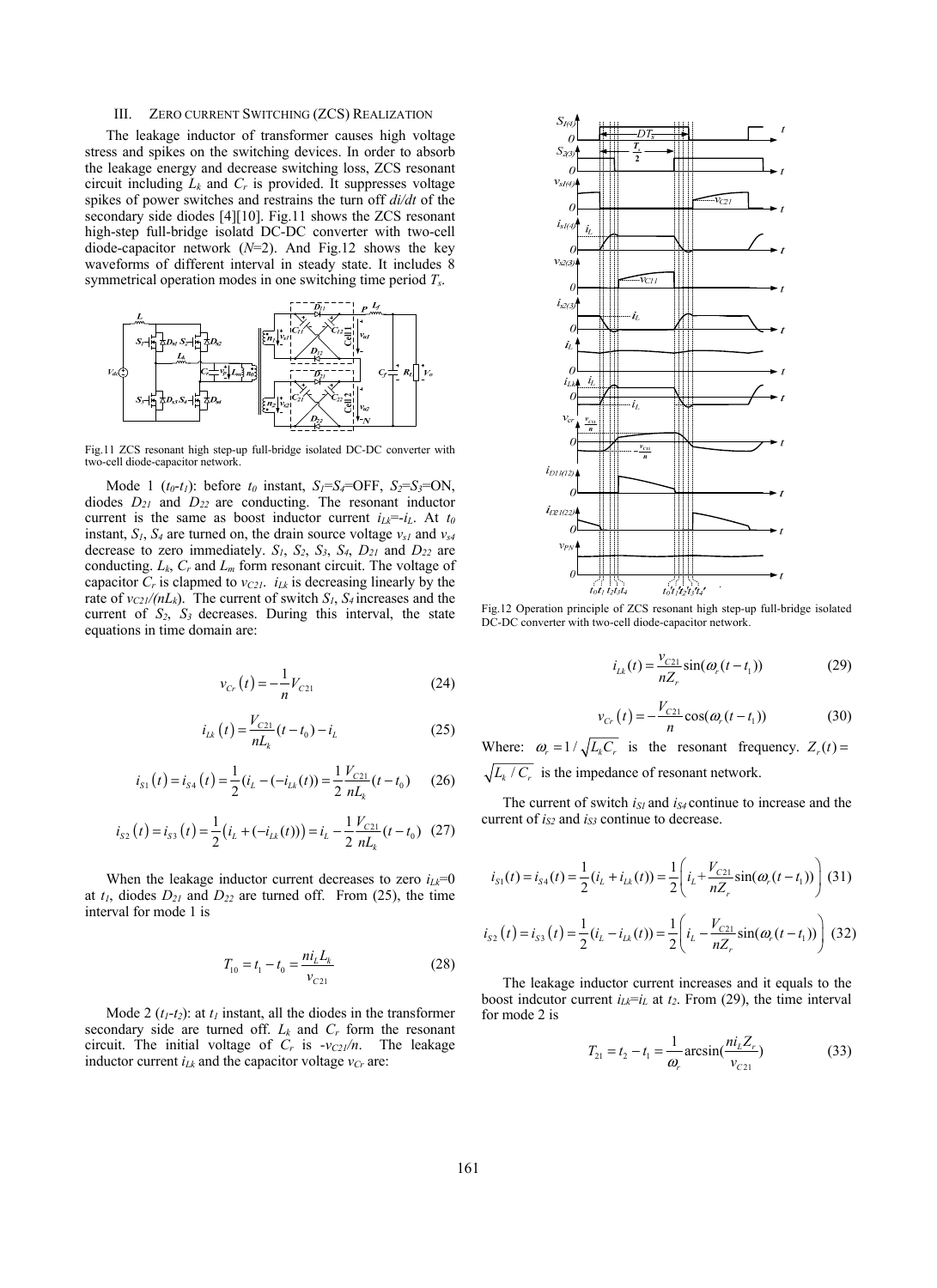Mode 3  $(t_2-t_3)$ : at  $t_2$  instant, the current of switches  $i_{S2}$ ,  $i_{S3}$ decrease to zero and increase reversely. The resonant inductor current  $i_{Lk}$  increases to maximum value  $i_p$  and the resonant capacitor voltage  $v_{Cr}$  decreases to zero. From (31), the maximum value of resonant inductor current *ip* and the time interval for mode 3 are

$$
i_{P} = |i_{Lk}(t)|_{\text{max}} = \frac{v_{C21}}{nZ_{r}}
$$
 (34)

$$
T_{32} = t_3 - t_2 = \frac{\pi/2 - \omega_r T_{21}}{\omega_r}
$$
 (35)

Apparently, the condition of ZCS for  $S_2$  and  $S_3$  is: the leakage inductor current peak value should be larger than the boost inductor current  $i_P > i_L$ .

Mode 4  $(t_3-t_4)$ : at  $t_3$  instant, the resonant inductor current  $i_{Lk}$ starts to decrease and the capacitor voltage  $v_{Cr}$  continues to increase. Until  $t_4$  instant,  $i_{Lk}$  decreases to  $i_L$ . The freewheeling diodes of  $S_2$  and  $S_3$  are turned off. The current commutation is completed. Thus, in order to achiveve  $ZCS$ ,  $S_2$  and  $S_3$  should be trigged off between  $t_2$  and  $t_4$ .

Seen from Fig.12, the half of resonant period should be slightly larger than the on-state interval of power switches in one switching time period.

$$
\frac{1}{2}T_r \ge (D - 0.5)T_s \tag{36}
$$

Where: *D* is the on-state duty ratio of main switch in the transformer primary side (0.5≤*D*≤1).  $T_s=1/f_s$  is the switching time period.  $T_r = 1/f_r = 2\pi \sqrt{L_k C_r}$  is the time period of resonant circuit.

After  $t_4$  instant,  $S_1 = S_4 = ON$ ,  $S_2 = S_3 = OFF$ , DC source in series with boost inductor charges the resonant capacitor *Cr*. *vcr* increases immediately and diodes *D11*, *D12* are conducting. The voltage of resonant capacitor *Cr* is clamped by *C11* and *C12*  $(v_{Cr} = n_0/n_1v_{Cl} = n_0/n_1v_{Cl}$ . Because the energy stored in *L* is much higher than that of  $C_r$ , this charging interval is very small.

Until  $t_0$ <sup> $\prime$ </sup> instant,  $S_2$  and  $S_3$  are turned on. The circuit enters into a new time period.

In order to achieve ZCS of main switches, *Lk* and *Cr* should be designed to meet  $i_P > i_L$  in (34) and (36).

#### IV. SIMULATION VERIFICATION

Numerical simulations using MATLAB/Simulink have been performed to verify the theoretical analysis and operation principles. The main circuit parameters are:  $V_{dc} = 48V$ ,  $\bar{V}_o = 540V$ ,  $\bar{L}_m$ =400uH,  $L_k$ =8.6uH,  $C_r$ =15uF,  $C_{11}$ = $C_{12}$ = $C_{21}$ = $C_{22}$ =25uF, *Lf=5uH, Cf=250uF, Ts=50us, n=n1:n0=n2*:*n0, N*=2.

Fig.13 shows the waveforms of high step-up full bridge isolated DC-DC converter with multi-cell diode-capacitor network ( $N=2$ ) when  $V_{dc} = 48V$ ,  $V_o = 540V$ ,  $n=2$ ,  $R_{Load} = 300Ω$ . It includes the boost indcutor current *iL*, leakage inductor current  $i_{Lk}$ , transformer primary side voltage  $v_p$  and the output voltage *vo*. In steady state, the duty ratio is *dson*=0.65. The measured voltage gain and voltage stress of power devices are almost consist with the theoretical value.

Fig.14 shows the corresponding waveforms for ZCS resonant high step-up full bridge isolated DC-DC converter. As shown in Fig.14, before main switch is trigged off, the current across MOSFET is smaller than zero. Thus, when MOSFET is turned off, the current is current is flowing through the freewheeling diode. Then, it is resonant to zero. All the main switches in the transformer primary side achieve ZCS. The unfiltered output voltage *vpn* just contains some small switching frequency noise. Thus, the volume of output *LC* filter can be reduced to large extent.



Fig.13 Waveforms of high step-up full-bridge DC-DC converter with multi-cell diode-capacitor network (*dson* =0.65).